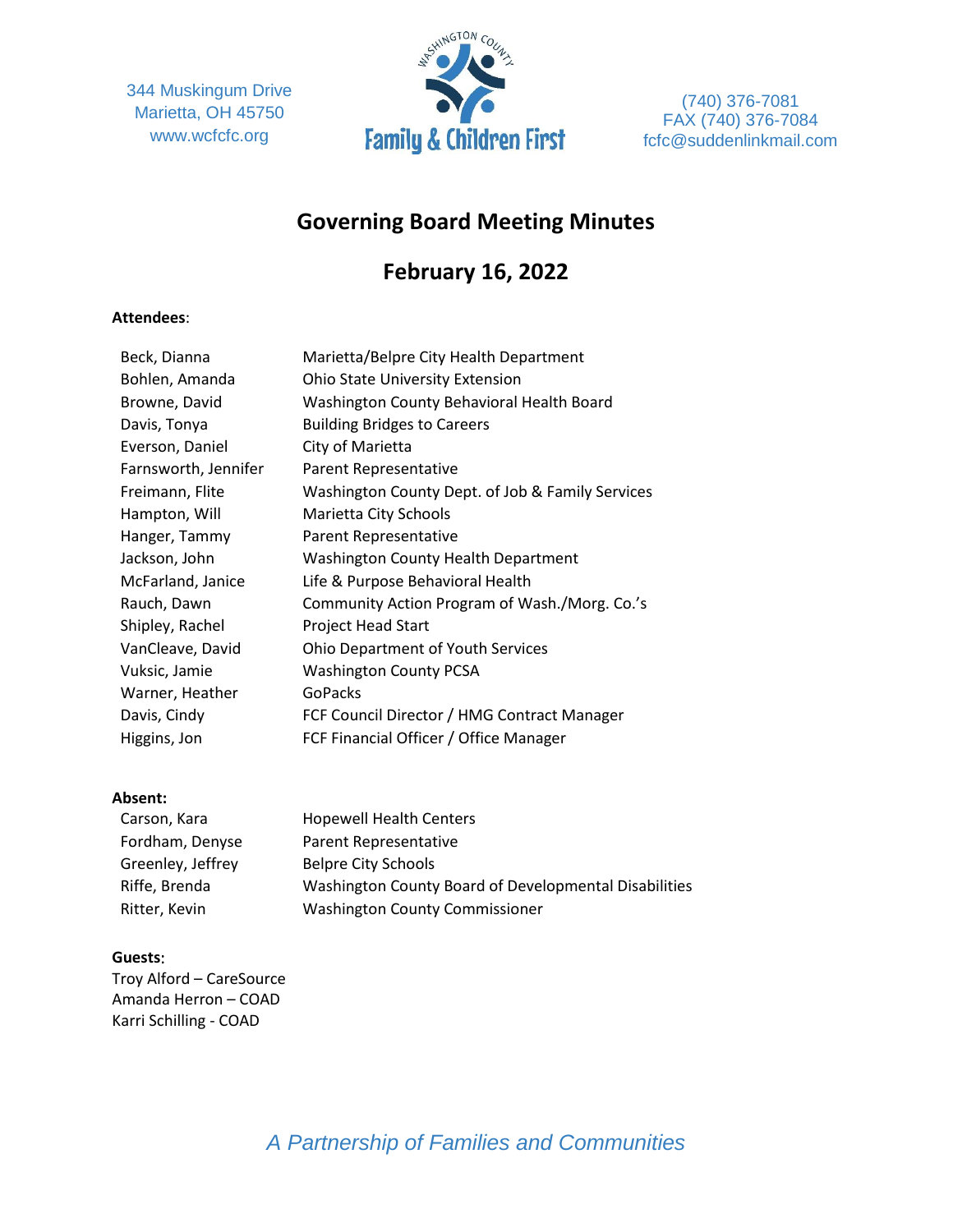## **INTRODUCTIONS**

#### **PRESENTATION**

Karri Schilling and Amanda Herron from COAD presented to Council. COAD received funding thru Job and Family Services for this new program to recruit foster parents. Karri and Amanda are foster parent recruiters and serve 10 counties. They are utilizing social media outlets and have many events scheduled. For more information, you can visit their social media pages just search for COAD4kids Marietta on Facebook, COAD4Kids\_southeasternohio on Instagram, and COAD4kids-Serving Southeast Ohio on Twitter.

## **APPROVAL OF MINUTES**

January 19, 2022 Governing Board Meeting Minutes were included in the emailing.

*David Browne made the motion to approve the January 19, 2022 minutes as emailed. Will Hampton seconded the motion.*

*Janice McFarland advised that Derrick Huck was listed as an attendee for Life and Purpose Behavioral Health on the minutes when it was her that attended. David Browne found an error on the motion to approve the contract amendment for Maggie Tome. In the description had \$350.00 but in the motion the amount was \$630.00. Both amounts should be \$350.00. Also, his name was misspelled in the motion for the November/December FCSS Reports.* 

*Amanda Bohlen made the motion to approve the January 19, 2022 minutes as amended.* 

*Daniel Everson seconded the motion Motion Carried*

#### **FINANCIAL REPORTS**

January Financial Reports were included in the emailing. Jon Higgins passed around the Fiscal Paperwork binder for Council viewing. These reports were included in emailing.

Financial Reports include a Financial Report Summary for All Accounts, Financial Officer Summary and Reports for each account.

The Financial Officer Summary Report is a summary of items that stand out for the month with an explanation and include a summary of any Appropriations and Amended Certificates for the month.

Each report for expenditures includes the budget beginning balance; any changes in that account that would reflect with the resolutions; monthly expenses; year to date expenses; outstanding encumbrances and finally the ending available balance.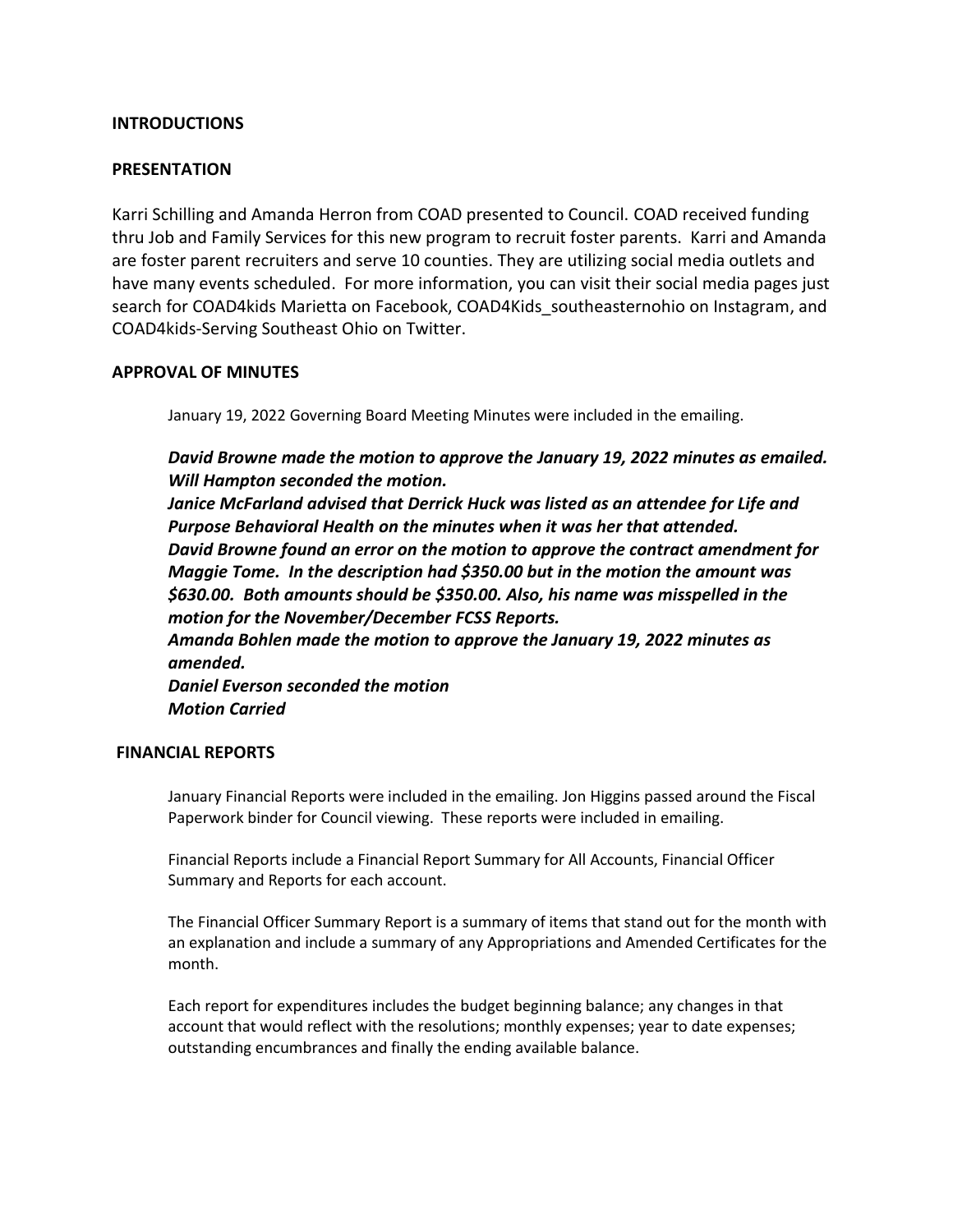Each report for revenue includes beginning balance, any changes in that account that would reflect with amended certificates; monthly revenue; year to date revenue; and anticipated revenue to be received.

Other Fiscal Reports includes a detailed report of all expenses and revenue; copies of amended certificates and resolutions for that month.

*Amanda Bohlen made the motion to approve the January financial reports as emailed. Daniel Everson seconded the motion. Motion carried.*

## **DIRECTOR'S REPORT**

The Director's report was included in the emailing. Cindy reviewed points from the Director's report and the following handouts were included in the emailing: Parent Representative Application, 2022 Council Membership Roster, FCF Organizational Chart, Groundwork Ohio Statewide Survey: Key Findings, 2021 Parenting Wisely report, and 2021 Child Passenger Safety Report.

## **COMMITTEE / WORKGROUP REPORTS**

1. **No Committees wished to report.** 

#### **OLD BUSINESS**

1. **Draft Amended Bylaws –** The draft Bylaws were presented at the last council meeting and a vote is needed for the revision. Bylaws were submitted in writing to all board members 30 days prior to this vote.

> *David Browne made the motion to approve the revision of the Washington County Family and Children First Constitution and Bylaws. Janice McFarland seconded the motion. Motion Carried.*

2. **No other Old Business was discussed.**

#### **NEW BUSINESS**

1. **Incredible Years Preschool Basic Contract –** An additional child care provider was needed for IYP when a last minute family signed up. Cindy contacted the Executive Committee to approve a contract with Megan McCoy as an additional child care provider for the Incredible Years Preschool Basic Program. The contract is dated February 1, 2022 to June 30, 2022 in the amount of \$700.00.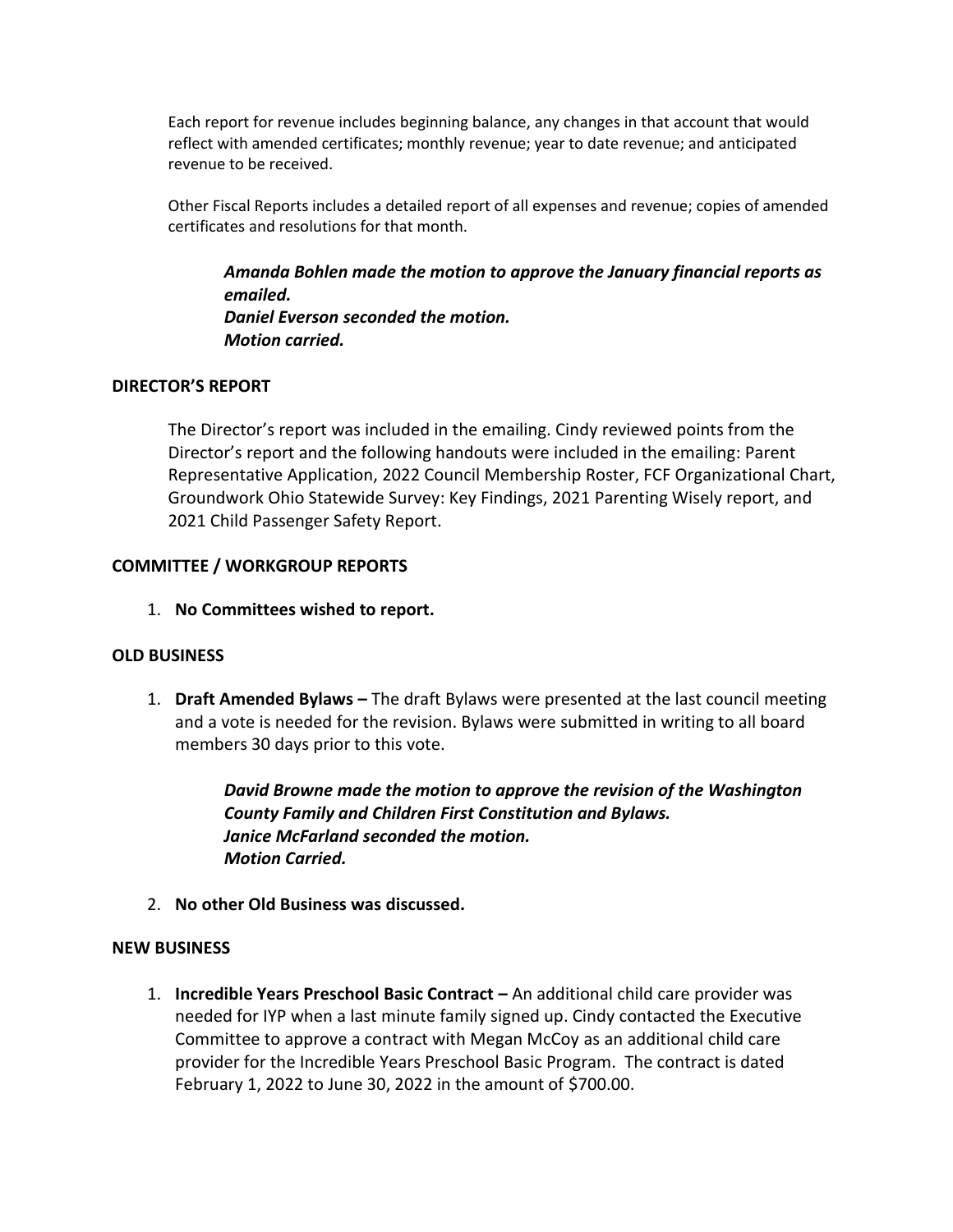*Flite Freimann made the motion to approve the contract with Megan McCoy as the Child Care Provider for the Incredible Years Preschool Basic Program. Will Hampton seconded the motion. Motion Carried.* 

2. **OFCF Data and Expense Report –** The Family-Centered Services and Supports (FCSS) Monthly Report was included in the emailing. Included with this report is a copy of the FCFC Budget Invoice which reflects expenditures for the Operational Capacity Building Funds and Multi-System Youth Admin. This invoice is included with the FCSS report when submitting monthly. These funds have been expended for FY21. Cindy reviewed the report.

## *David VanCleave made the motion to approve the January monthly report. David Browne seconded the motion Motion Carried.*

3. **OCBF Application –** The SFY 2023 Operational Capacity Building Funds Grant application was presented to Council and reviewed.

> *Daniel Everson made the motion to approve the OFCF Operational Capacity Building Funds grant application. Flite Freimann seconded the motion. Motion Carried.*

- 4. **2022 Committee, Officers, & Term Expirations –** The 2022 Standing Committees, Officers & Term Expirations was handed out to Council. Cindy passed around a copy of the handout and if anyone wished to sign up for a committee they could write their name on the sheet. Cindy will update and email to Council.
- 5. **Service Coordination Waitlist –** They are at a high for new referrals in Service Coordination and Wraparound. There is discussion on implementing the previously approved waitlist again for services. They are reviewing cases to discuss their level of need and still discussing on how to move forward with so many intense cases. Flite Freimann voiced his no support for a waitlist when these families need services.
- 6. **Calendar change –** Cindy and Jon cannot attend the March 16th meeting. Cindy suggested moving the meeting to March 23<sup>rd</sup>.

*David Browne made the motion to approve the date change of the March Council meeting from March 16th to March 23, 2022. Location TBA. Flite Freimann seconded the motion. Motion Carried.*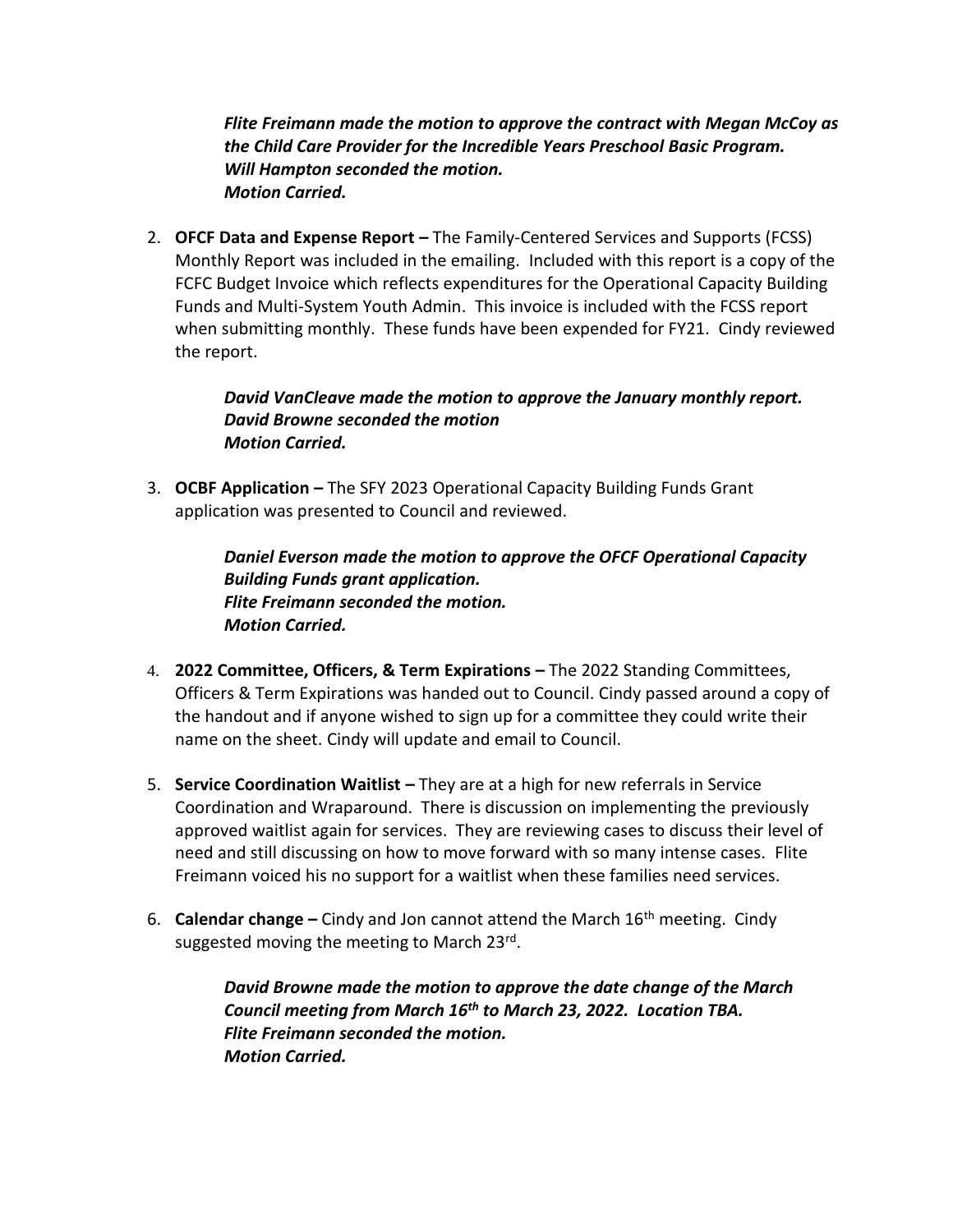Cindy discussed scheduling the Council Retreat. A new 2023-25 Shared Plan needs developed and Service Coordination must be included as a Shared Priority. The 2020- 2022 Plan must also be updated and submitted. Council members suggested the Retreat be scheduled for June 15th, which is the date of our June Council meeting. Cindy requested members to mark the day off on their calendars and more details to come.

7. **No other new business was discussed.** 

## **SHARED PLAN REPORTING BY MEMBERS - NONE**

## **INFORMATION SHARING / PUBLIC COMMENT**

**Janice McFarland –** Recourse Center is going well; they applied for a grant through Marietta Community Foundation and from Apr – Dec they have served 93 people.

**Amanda Bohlen –** Check out their Be Heart Smart campaign on Facebook and 4-H enrollment has started.

**David Browne –** Behavioral Health Board will have a levy renewal on the May ballot.

**John Jackson –** The Washington County Health Department has masks and COVID tests available.

**Tonya Davis –** Building Bridges to Careers will hold a Career Day at Marietta High School on May 6<sup>th</sup>

**Dawn Rauch –** Housing Funds available to families. Homeless Point in Time Count will be Tuesday, February 22nd

**Heather Warner -** Top Chef Challenge will be Friday, April 22nd

**Will Hampton –** Testing season is coming up; Playground equipment has been delivered to Marietta Elementary School.

**Rachel Shipley –** Head Start has started in-person family events. There are still many vacant positions.

**Troy Alford** – CareSource – New enrollees into Medicaid between March 1 and July 1, will be assigned to one of the 3 new Plans (Humana, AmeriHealth, Anthem). If a family wants to change Plans, they can change by July  $1^{st}$ . Troy is available for any questions and can be contacted at 740-466-4019.